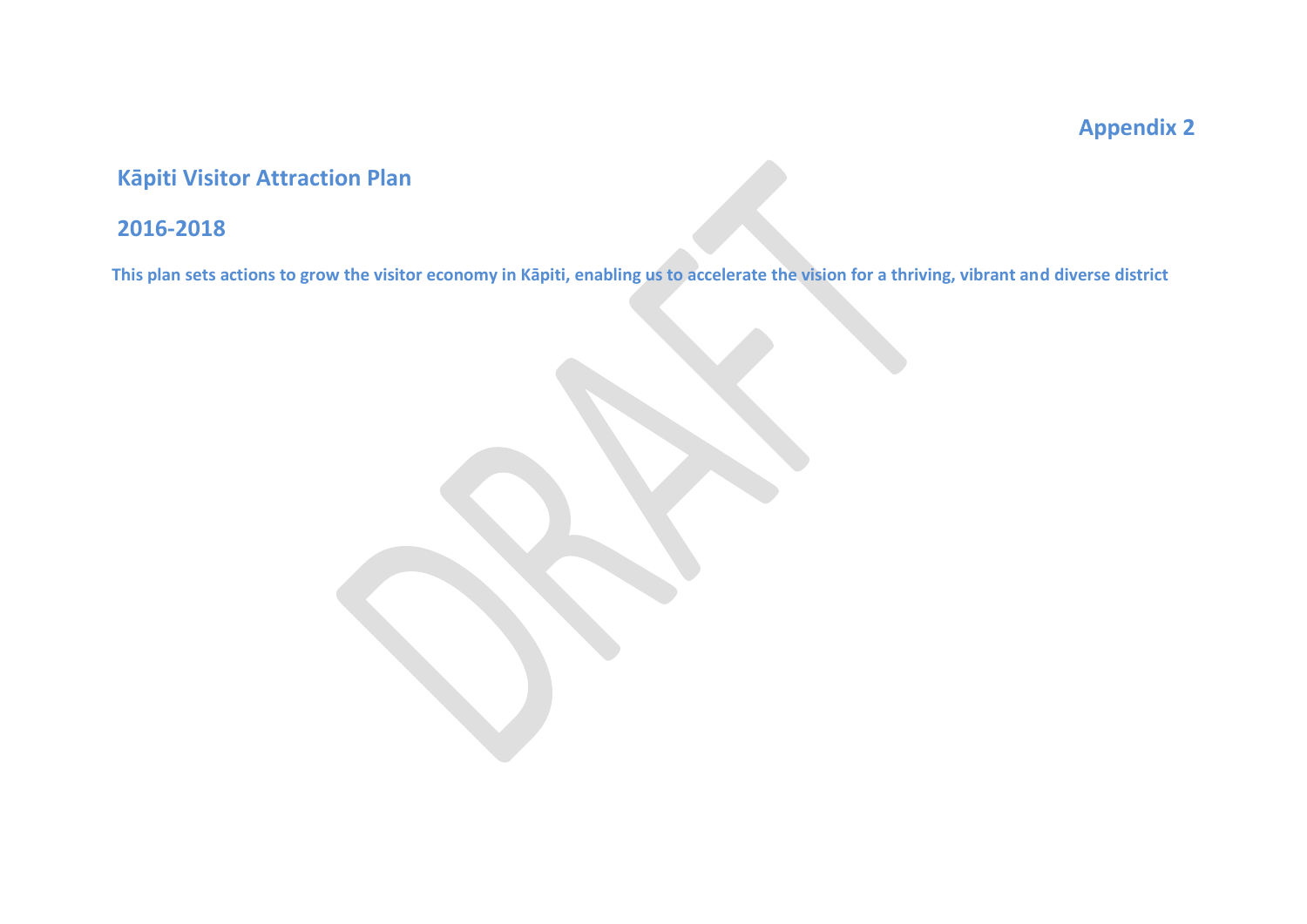The Kāpiti Coast District Council adopted an Economic Development Strategy as an overarching strategic framework for guiding the Council's activity. The Strategy identifies a number of drivers to achieve economic development growth and success, the four focus areas are: open for business, building capability, leadership and responsiveness, and positioning Kāpiti. Council's investment in visitor attraction will add value to the positioning Kāpiti outcomes, which are to:

- develop a more cohesive identity and inspire a sense of collective pride and belonging
- differentiate ourselves and cut through a crowded market
- **•** improve perception and build reputation
- attract investment
- make it easier for our partners to work with us because we can articulate who we are, where we fit, what we stand for and what we have to offer.

### **Kāpiti District Economic Development Strategy 2015-2018** – Positioning Kāpiti (excerpt) **Visitor attraction and economic development**

| <b>FOCUS AREA</b>            | <b>KEY INITIATIVES</b>                                         |
|------------------------------|----------------------------------------------------------------|
| <b>Positioning</b><br>Kāpiti | <b>O</b> Tell the Käpiti Story<br>(including digital presence) |
|                              | <b>Visitor attraction</b>                                      |
|                              | <b>Business attraction</b><br>г.                               |
|                              | Event development                                              |

Positioning is an integral element of economic development and is broader than just promoting what we have to offer. Good positioning will allow us to understand who we are, what we have to offer, where we fit and what we need to improve - enabling us to differentiate ourselves.

Effective positioning underpins good story telling. We are a district with an evolving and multi-layered story - each of our townships boasts a distinct character; we are a coastal haven and retreat; a burgeoning and growing suburb of Wellington; a group of satellite towns with opportunities to be a great place to work and do business. We need to capture these layers and then tell our stories in a cohesive and compelling way to cut through a crowded market place.

The outcomes of this focus area will:

- **O** develop a more cohesive identity and inspire a sense of collective pride and belonging
- c differentiate ourselves and cut through a crowded market place

#### • improve perception and build reputation

- **O** attract investment
- O make it easier for partners to work with us because we can articulate who we are, where we fit, what we stand for and what we have to offer.

A priority in this focus area will be to develop a strong position and articulate our story. These elements will be used to inform business and visitor attraction initiatives.



Delivering high return initiatives will assist the District to achieve its economic development outcomes. The Kāpiti Coast has an opportunity to use the visitor economy to accelerate its vision for the District that is thriving, vibrant and diverse. This plan sets actions for the Council to deliver visitor focussed initiatives for 2016-2018.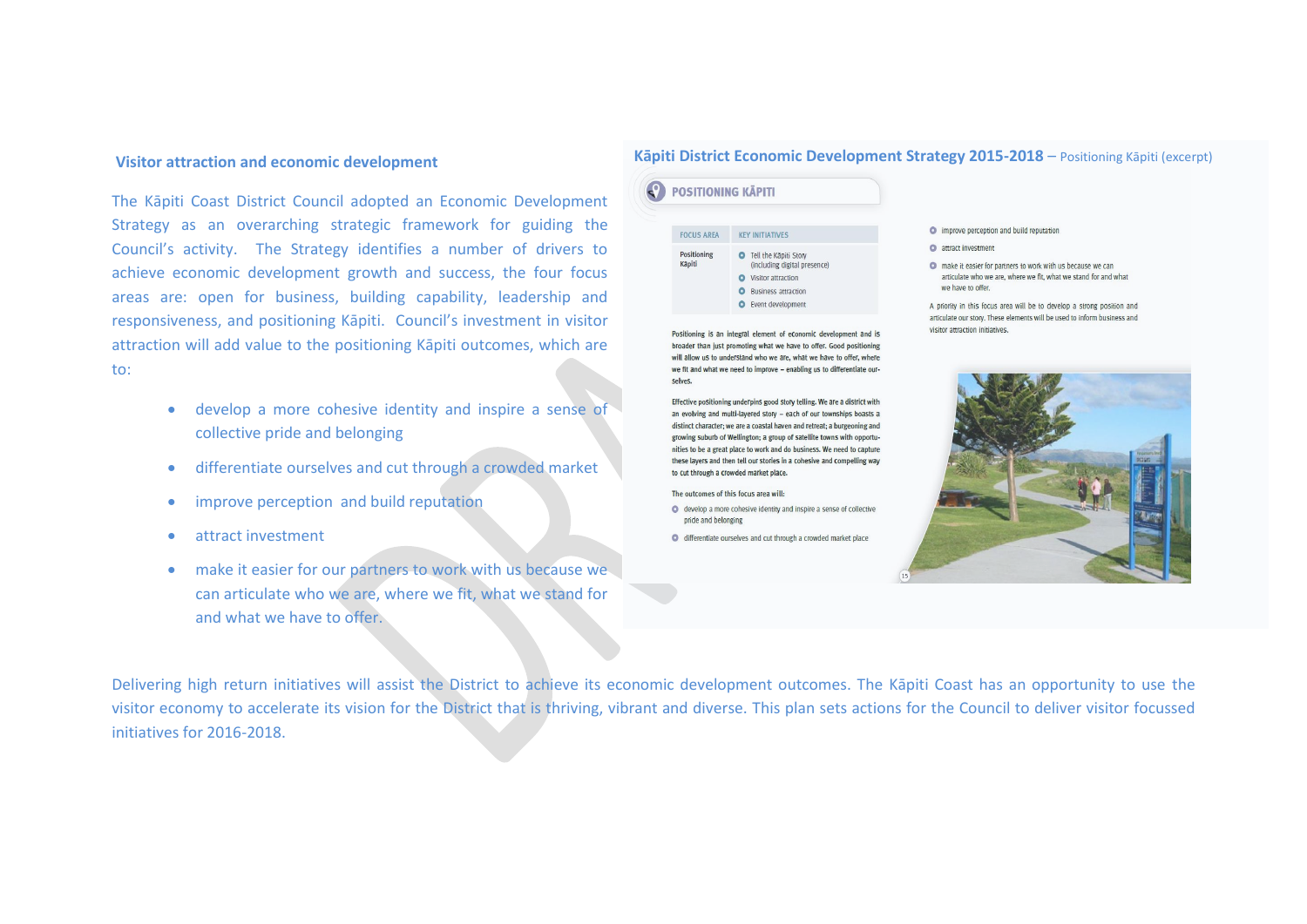Major events have the ability to draw visitors to the District and can encourage visitors to spend more time and money in Kāpiti while promoting the liveability of the District, adding to the visitor experience. The Kāpiti Events Plan 2015-2018<sup>1</sup> sets a roadmap for creating a vibrant events portfolio for the District and is a perfect companion to the Visitor Attraction Plan. Both plans are fundamental to allowing the District to realise its full potential as a visitor destination.

#### **Visitor attraction and the local community**

The visitor economy can enhance the District's wellbeing though the provision of employment and incomes, great social amenity and more choice for residents. Creating an appealing destination for visitors also makes it more attractive to residents with enhanced recreation and entertainment opportunities, leading to increased economic benefits.

Showcasing the history, culture and attractions of an area to attract visitors can bring about a real sense of pride and identity in residents. This all adds to the satisfaction and contentment of people who live on the Kāpiti Coast.

*It is important that local attractions appeal to locals and visitors alike as vibrancy, safety and community culture add to the visitor experience and make a place great to visit and live.*

If Kāpiti residents welcome visitors and act as enthusiastic ambassadors for the district, we will enjoy a reputation as a desirable place to visit. Growth in the visitor economy is particularly desirable for Kāpiti to increase diversification in employment; a sector which is currently dominated by care services and retail.

#### **Visitor attraction and tāngata whenua**

The Kāpiti Coast has a rich and colourful Māori history that contributes to the District's identity. This provides an opportunity to offer distinctive experiences and presents an opportunity for tāngata whenua to facilitate initiatives that develop a greater iwi-Māori presence in Kāpiti attractions, public spaces and visitor services. Council has a major role in supporting and enabling iwi-led initiatives that enable tāngata whenua to welcome visitors in the true spirit of manaakitanga.

#### **Transport and connectivity**

 $\overline{a}$ 

 $^1$  Kāpiti Events Plan 2015-2018 was adopted by the Environment and Community Development Committee in December 2015.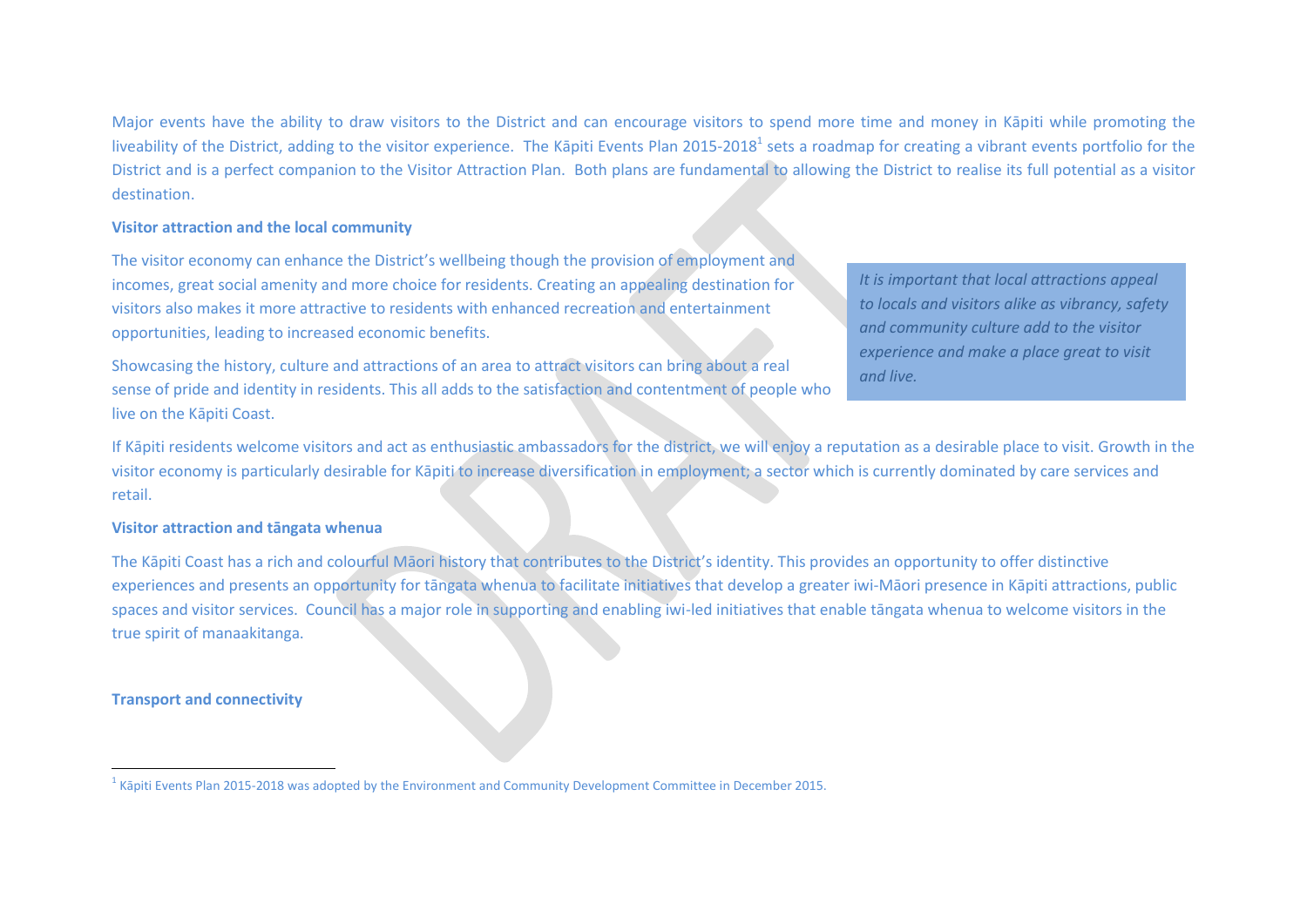Transport connections into the Kāpiti district are improving with a number of significant transformational projects underway that have the potential to increase economic growth through improving the district's connectivity and visitor access. These include:

- Expressway and Transmission Gully development
- State Highway 1 revocation
- Blenheim, Nelson and Auckland air services to Kāpiti Airport
- cycleways, walkways and bridleways development.

These projects play an important part in establishing a forward plan for visitor attraction and create opportunities for the District's local communities including town centre revitalisation, loop drives and local destination plans.

#### **Council's role in Visitor Attraction**



- Provision of destination marketing that  $\circ$ boosts tourism services and promotes existing events and attractions
- Supports a business environment that  $\circ$ enables tourism development and economic growth
- Invest and fund visitor destination  $\circ$ services, assets and shared services
- Provision of clean, attractive amenities  $\circ$ and public spaces
- $\circ$ Advocator for public transport and air travel to support visitor attraction
- Provision of infrastructure, signage and  $\circ$ administer fit for purpose local regulations

The Kāpiti Coast District Council is responsible for the provision of services that supports local experiences and creates a safe and healthy environment for visitors to enjoy.

The council plays an important role in determining the level and quality of investment in destination promotion, including regional marketing activities, events and festivals, gardens and parks, local swimming pools and other public facilities which influence tourism development.

Enhanced local amenities make the District a great place to live, visit and invest in.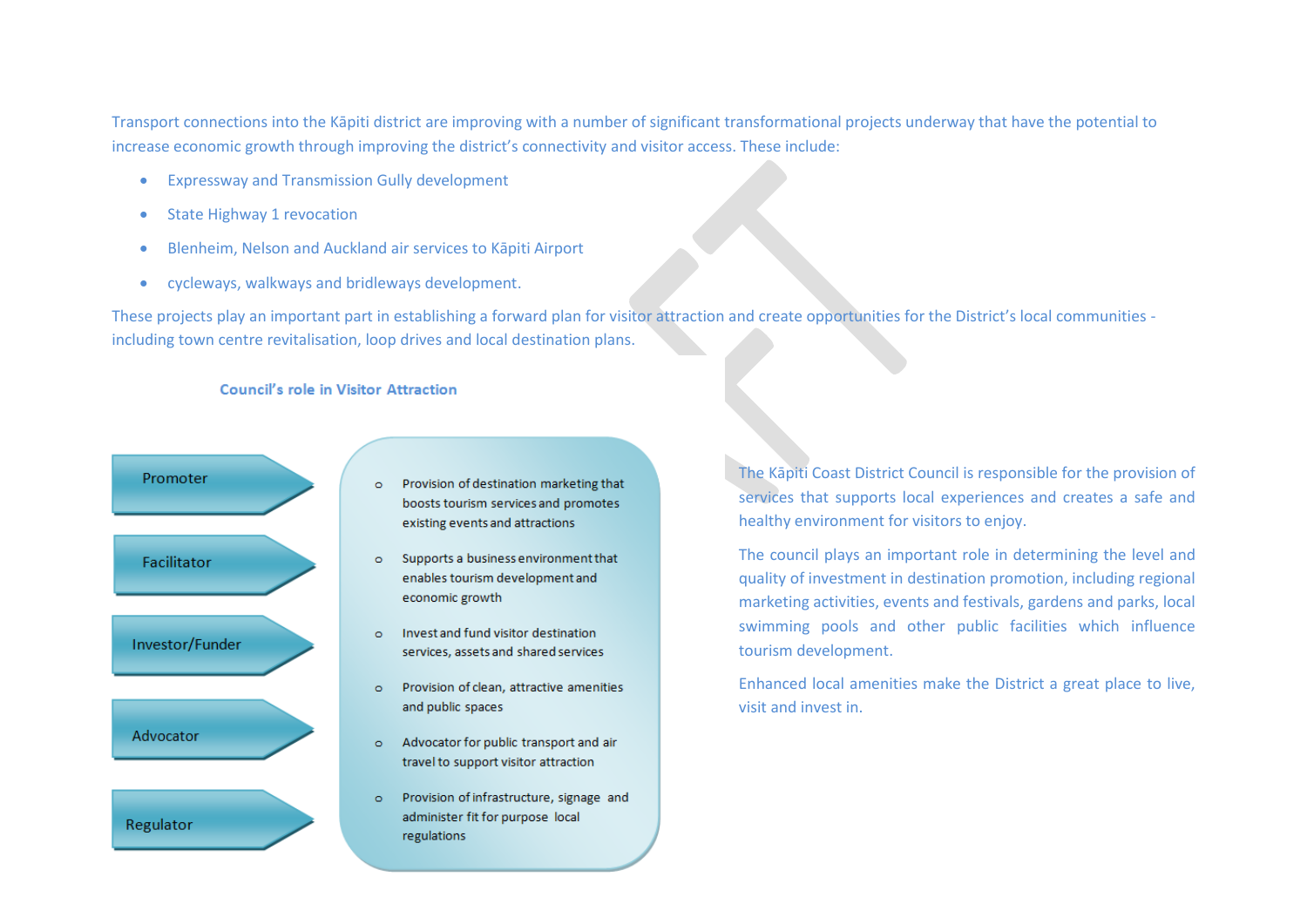#### **Plan for action**

This plan sets actions for council to deliver visitor focussed initiatives for 2016-2018.

Focus areas for 2016-17

**Establish the Councils place in visitor sector leadership and delivery** 

- o **Strengthen collaborations and establish partnerships with Positively Wellington Tourism, Wellington Regional Economic Development Agency (WREDA), Immigration, Ministry of Business, Innovation and Employment, Kāpiti Chamber of Commerce and Manaaki Kāpiti.**
- o **Development of major events for Kāpiti that offer a vibrant events portfolio (as set out in the Kāpiti Events Plan 2015-2018)**
- o **Review service delivery of Kāpiti visitor and tourism service**
- o **Support and advocate for tāngata whenua initiatives and investments that contribute to principles of manaakitanga**

**Improve marketing and distribution**

- o **Develop and invest in digital imagery library and develop a foundation resource for destination marketing**
- o **Review official publications to improve design and content, business buy-in and consumer appeal**
- o **Begin to market promotions that link to existing events in Kāpiti**
- o **Undertake and support innovative high impact media initiatives both internationally and domestically**
- o **Develop bespoke Kāpiti media and establish an advertising plan**
- o **Undertake innovative and high impact promotional initiatives that set Kāpiti apart from other destinations**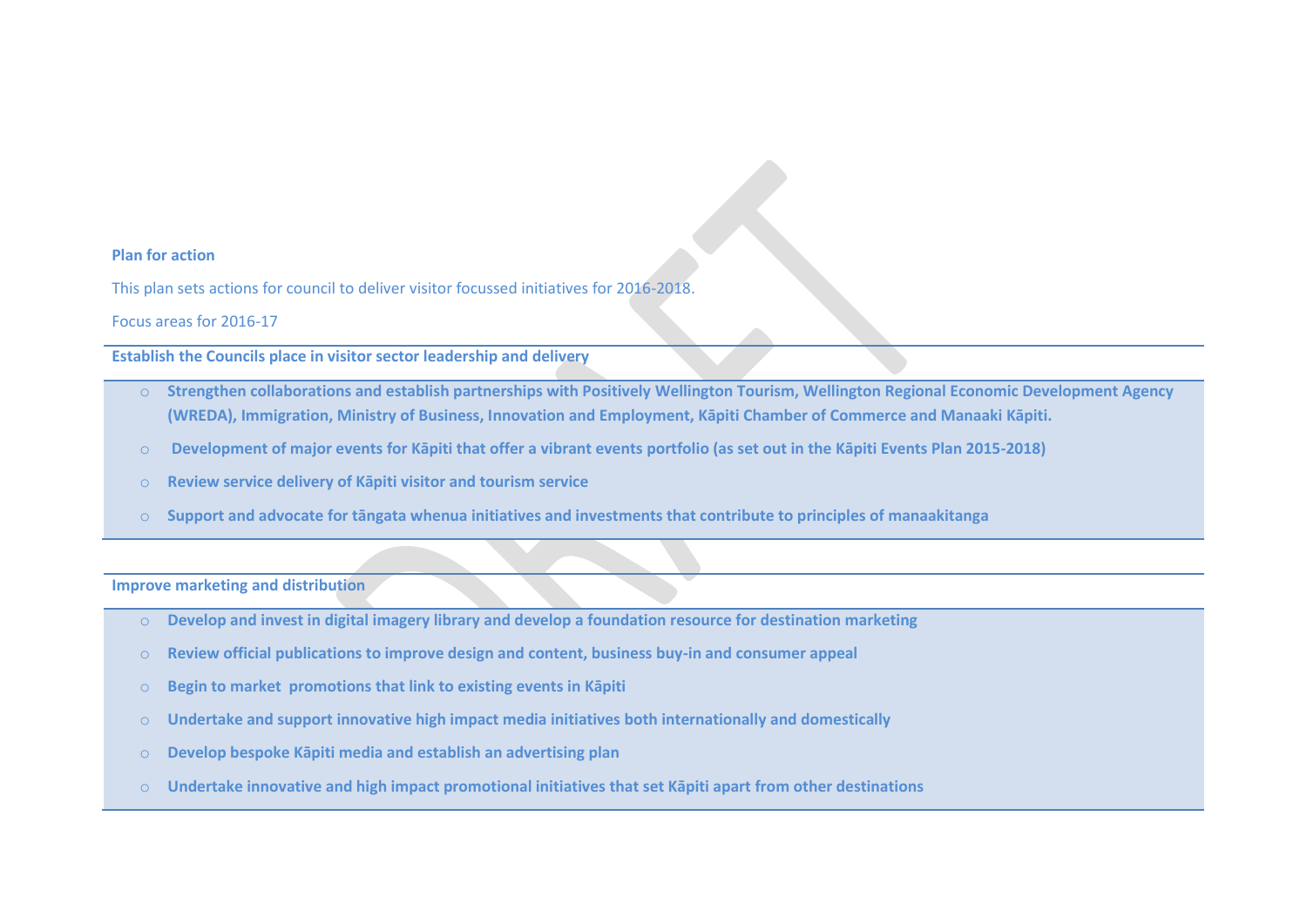- o **Developing a digital and social media plan that increases exposure domestically and internationally**
- o **Work with key commercial operators**
- o **Improve standardized visitor maps and signage**
- o **Create collateral, maps and other tools that improve the visitor experience**

#### Focus areas for 2017-18

## **Improve destination and product development**

- o **Develop market –ready products showcasing key areas of visitor attractions in Kāpiti;**
	- **Heritage**
	- **Golf**
	- **Tramping**
	- **Fishing**
	- **Arts**
	- **Gardening**
	- **Ornithology**
	- **Shopping**
	- **Education (international students and their families)**
- o **Establish a cycle tourism working group to shape a plan to market Kāpiti as a destination for easy family-friendly cycling and walking**
- o **Develop a cooperative cluster of meeting, wedding and group retreat operators to develop targeted multi-channel promotion of this sector**
- o **Continue to facilitate discussions amongst key stakeholders to advance the proposed Kāpiti Island Gateway Centre**
- o **Work with tāngata whenua to include local Māori art, design and stories in the Kāpiti i-Site**
- o **Support the implement of more bi-lingual signage throughout the district, particularly for important place names**
- o **Support a feasibility study and business case for facilities that will benefit visitor attraction**